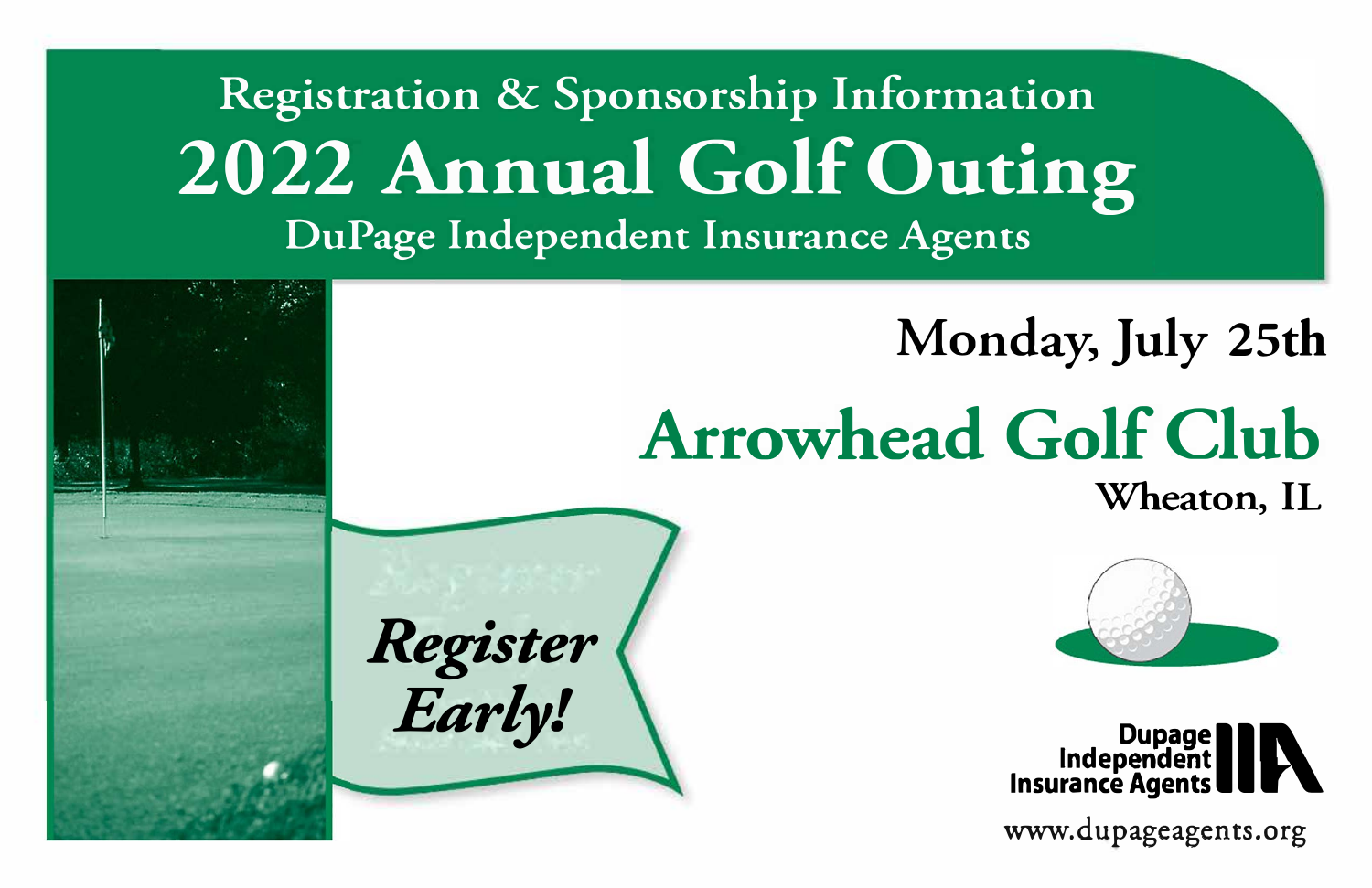#### **2022 Golf Sponsorship Request**

#### *Please complete this form and return it to DuPage IIA.*

| <b>Contact Name</b>           |                                                                                                                       |       |                       |
|-------------------------------|-----------------------------------------------------------------------------------------------------------------------|-------|-----------------------|
|                               |                                                                                                                       |       |                       |
| Organization                  |                                                                                                                       |       | TOTAL AMOUNT ENCLOSED |
| Address                       | City                                                                                                                  | State | Zip                   |
|                               |                                                                                                                       |       |                       |
| E-mail                        |                                                                                                                       |       |                       |
|                               |                                                                                                                       |       |                       |
|                               |                                                                                                                       |       |                       |
| Acknowledgement Sign to Read: |                                                                                                                       |       |                       |
|                               |                                                                                                                       |       |                       |
|                               |                                                                                                                       |       |                       |
|                               | Please enclose your sponsorship check, payable to Dupage IIA, Sponsorship Opportunities, Sponsorship Request and Golf |       |                       |

and Dinner Registration form(s) (photocopies accepted):

**DupageIIA P.O. Box707 Downers Grove, IL 60515-0707 Credit card payments for sponsorships can be made online at www.dupageagents.org** 

If you have any questions, please call (630) 721-6002 or visit our web site at www.dupageagents.org

Please note: all specific sponsorships awarded on a first-come, first-serve basis. **Dupage<br>Independent** *Independent*<br>Insurance Agents **Insurance Agents**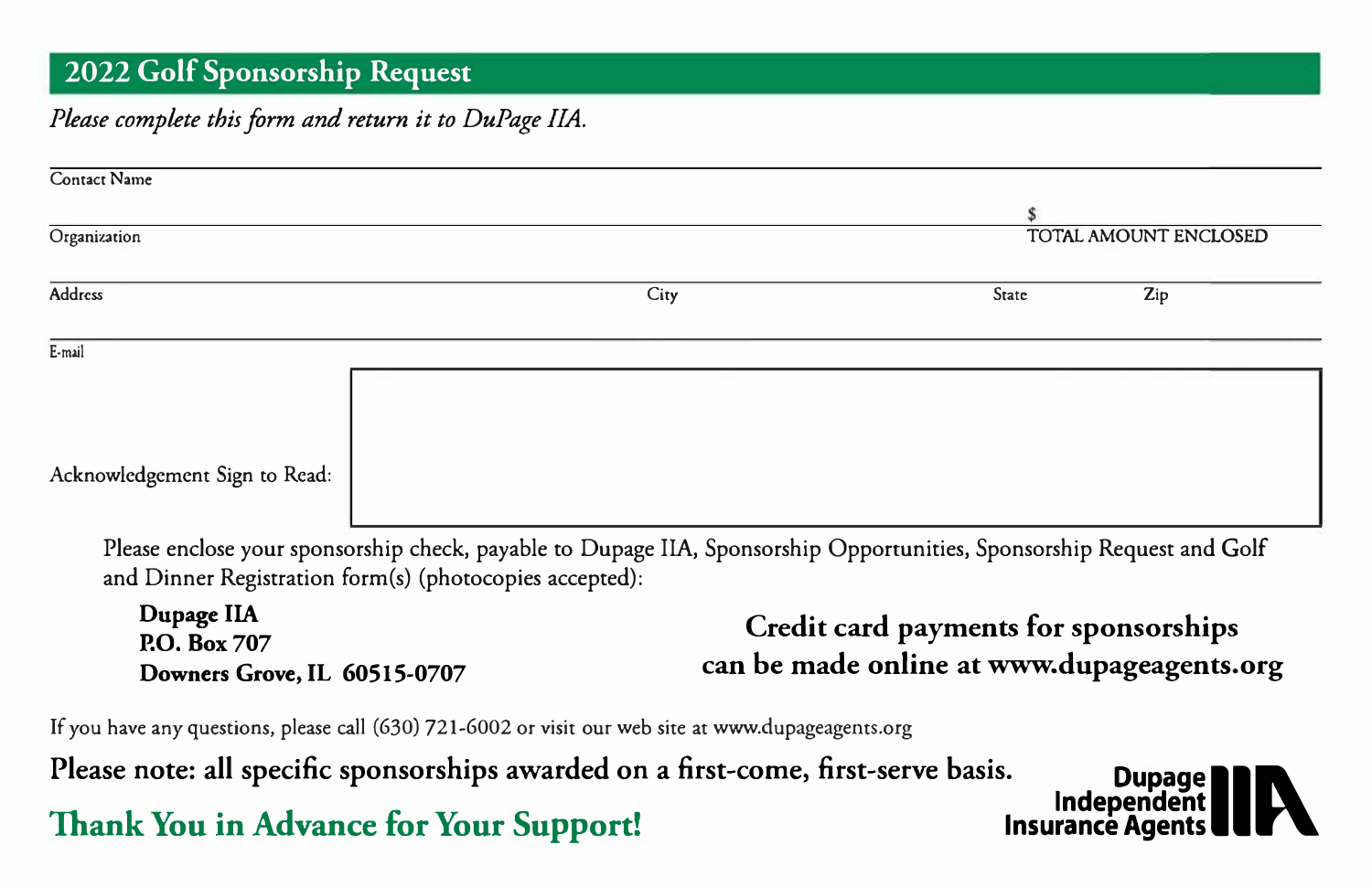### **Golf & Dinner Registration**

#### Please complete this form and return to DuPage IIA

| Name           |       |                |        |  |
|----------------|-------|----------------|--------|--|
| Agency/Company |       | Phone          |        |  |
| City           | State | $\mathbf{Zip}$ | E-mail |  |
| Paid On        |       |                |        |  |

#### **Tickets** *(Price is Per Person)*

|                                                                  | Member | Non-Member |  |
|------------------------------------------------------------------|--------|------------|--|
| O Golf, Cart, Box Lunch,<br>Cocktails/Dinner and<br>Door Prizes* | \$185  | \$195      |  |
| $\bigcirc$ Cocktails/Dinner and<br>Door Prizes Only              | \$85   | \$95       |  |

#### **Total From This Form** *\$*

\*Includes driving range, green fees, cart, lunch, beverages on the course, \$10.00 Pro-Shop voucher, top shelf cocktails/dinner, golf prizes and door prizes.

> *2022Annual Golf Outing*  **Monday,July 25th, 2022 Arrowhead Golf Club • Wheaton, IL**

#### **Golf Format & Important Times**

- Format will be Best Ball Scramble.
- Golf day check-in starts at 9:00 a.m. Range Open.
- There will be a 10:30 a.m. shotgun start.
- Cocktail reception starts at 4:30 p.m., Dinner will follow at 5:30 p.m.

## **This section must be completed if golfing**

Please indicate the members of foursome. Otherwise, we will complete the foursome for you. List additional names of foursomes on a separate sheet.

| (1) |  |
|-----|--|
| (2) |  |
| (3) |  |
| (4) |  |

#### *Credit card payments for golf and dinner reservations can be made on-line at www.dupageagents.org*

Please send this Golf & Dinner Registration form (photocopies accepted) and payment to: **D��eIIA � P.O. Box707 Downers Grove, IL 60515-0707**